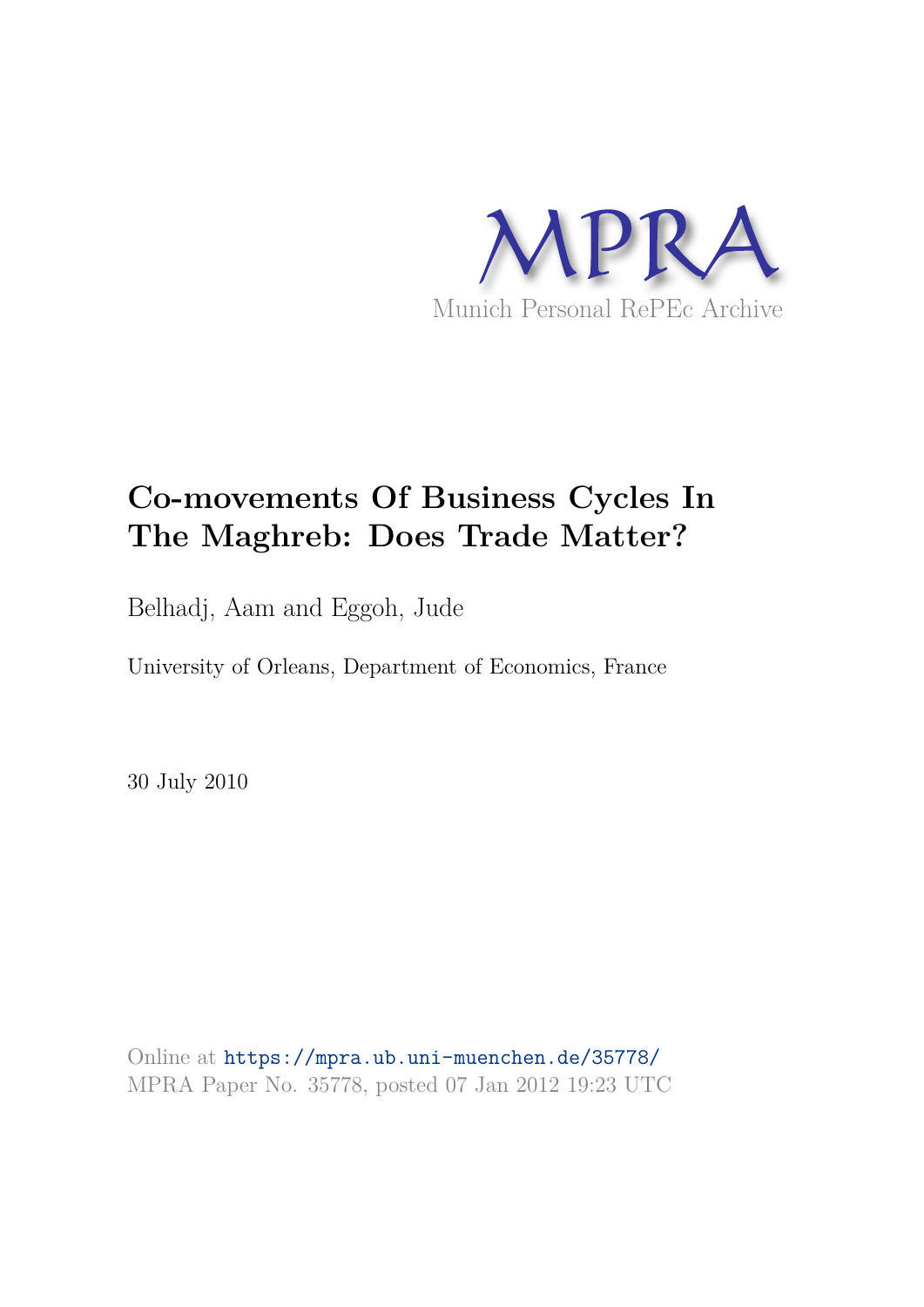# **CO-MOVEMENTS OF BUSINESS CYCLES IN THE MAGHREB: DOES TRADE MATTER?**

# **Aram BELHADJ**

*University of Orleans, Laboratoire d'Economie d'Orléans (LEO) Faculté de Droit, d'Economie et de Gestion. Rue de Blois BP : 26739. 45067 Orléans Cedex 2, France. E-mail: [aram.belhadj@etu.univ-orleans.fr.](mailto:aram.belhadj@etu.univ-orleans.fr)* 

#### **Jude C. EGGOH**

*University of Orleans, Laboratoire d'Economie d'Orléans (LEO) Faculté de Droit, d'Economie et de Gestion. Rue de Blois BP: 26739. 45067 Orléans Cedex 2, France.* 

*E-mail: [comlanvi-jude.eggoh@univ-orleans.fr.](mailto:comlanvi-jude.eggoh@univ-orleans.fr)* 

#### **Abstract**

Over the past two decades, the Maghreb Countries have initiated a liberalization process characterized by increasing trade flows and they have strengthened economic and financial linkages between their economies.

In this paper, we demonstrate how co-movements of outputs would respond to this integration process. The nature of this relationship seems to be important for these countries because the decision to join an economic and monetary union would depend on how the union affects trade and co-movements.

To this end, we estimate a panel model describing the effect of trade intensity on business cycles correlation over the period 1980-2005. Thereafter, to check the robustness of the results, we add many control variables commonly described in the literature. We use three estimation techniques: pooled OLS, fixed vs. random effects as well as 2SLS estimations.

Our main results suggest that while trade intensity may help to harmonize business cycles in Maghreb countries, the magnitude of this harmonization is lower than for industrial countries. Moreover, intra-industry trade causes a reverse –counterintuitive- effect. Many lessons are thereby learned.

#### **Keywords: Business Cycles, Trade Intensity, Intra-Industry Trade, Maghreb. JEL classification: E32, F15, F41, F43.**

We are grateful to Samouel Béji for his helpful collaboration in terms of data assistance. We also thank Rémi Bazilier for his useful comments and suggestions.

<sup>\*</sup> Corresponding author. E-mail[: aram.belhadj@etu.univ-orleans.fr.](mailto:aram.belhadj@etu.univ-orleans.fr) Tel. +33 (0)2 38 49 49 44.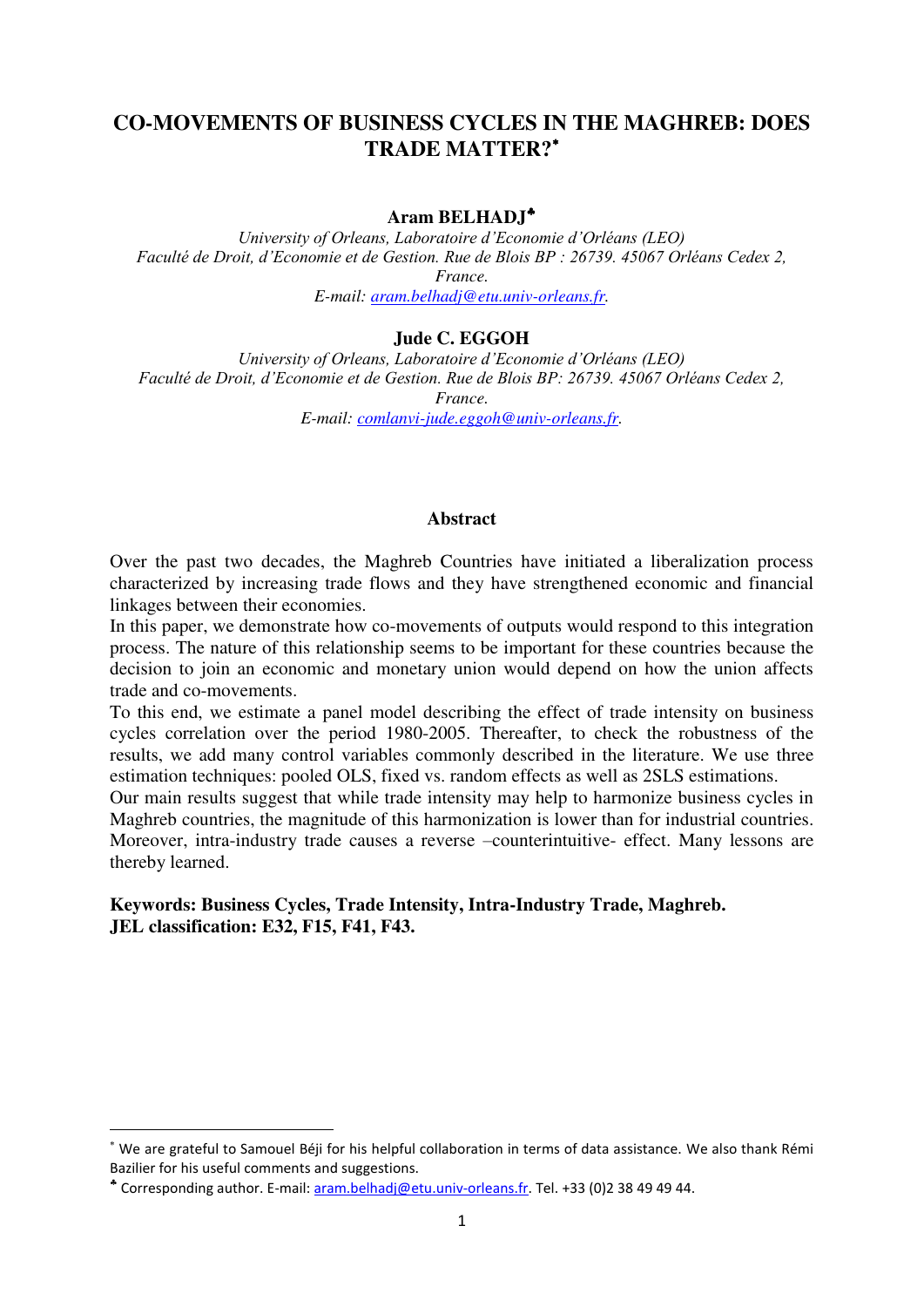#### **INTRODUCTION**

The Maghreb Countries (MCs) share many similarities other than geographical proximity. In particular, the five North African countries (Algeria, Libya, Mauritania, Morocco and Tunisia) face similar economic and political challenges arising from threatening poverty, high unemployment and limited integration.

In recent years, the countries of this region have made important strides in the direction of future prosperity. Stability in macroeconomic conditions and some progress in economic reforms have been achieved. Besides, trade integration – either at European level or, more recently, at Maghrebian and Arab levels – has been established.

Indeed, the creation of the Arab Maghreb Union (AMU) in 1989 has aimed at coordinating economic policy among the five member states, gradually ensuring free trade among them and strengthening economic and financial linkages across all sectors in the region (Darrat and Pennathur 2002). Moreover, a number of regional initiatives have taken place in order to push trade facilitation and boost intra-regional economic integration. In this vein, the Greater Arab Free Trade Area (GAFTA), established in 1997, has intended to progressively remove tariff and non tariff barriers in intra Arab trade (notably in manufacturing) and improve efficiency gains. Within the same context, the Agadir agreement that was signed in 2004 between Egypt, Jordan, Morocco and Tunisia has as its main purposes the creation of a free trade area. Also, many conferences have been taking place, notably the conference on "trade facilitation in Algeria, Morocco and Tunisia" that was held in Algiers in November 2005 and the Conference on "the Role of the Private Sector in Economic Development and Regional Integration in the Maghreb" that was held in Tunis in November 2007.

These progress towards further integration may contribute in the long run to the creation of a common market and a common currency between the countries of this region.<sup>1</sup>

We address here the following question: how would co-movements of outputs respond to this process characterized by increased interest toward developing trade flows between MCs?

Our motivation to answer this question is strengthened by the fact that many empirical works have studied this question for many groups of developed and developing countries but the results have been mixed. Moreover, to our knowledge, no works have dealt with this issue for the MCs. Besides, the answer to the above-mentioned question is important because the decision to join an economic and monetary union would depend on how acceleration of trade would reduce co-movements variability in these countries. The answer will then offer a vision for them as to whether the integration process will help to harmonize the cycles of their economies and if so, a decision to remain in the same economic and monetary area in the medium and long term will be reliable.

The rest of the paper is structured as follows: Section 1 reviews the theoretical and empirical effect of trade on the synchronization of business cycles. It also mentions the other determinants of business cycles co-movements. Section 2 states the empirical methodology. Section 3 presents the main estimation results. Finally, section 4 concludes and offers some policy recommendations.

 $1$  It is useful to mention that since 2002, the creation of a single currency and a common central bank for the Maghreb has always been the main concern of the union of Maghreb banks. Moreover, during the Arab bankssummit in Paris in June 2008, the project of monetary integration in the Maghreb was discussed again. In the same context, the general secretary of AMU is trying to put in place a Maghreb economic community project via detailed research done in collaboration with the African Development Bank (BAD).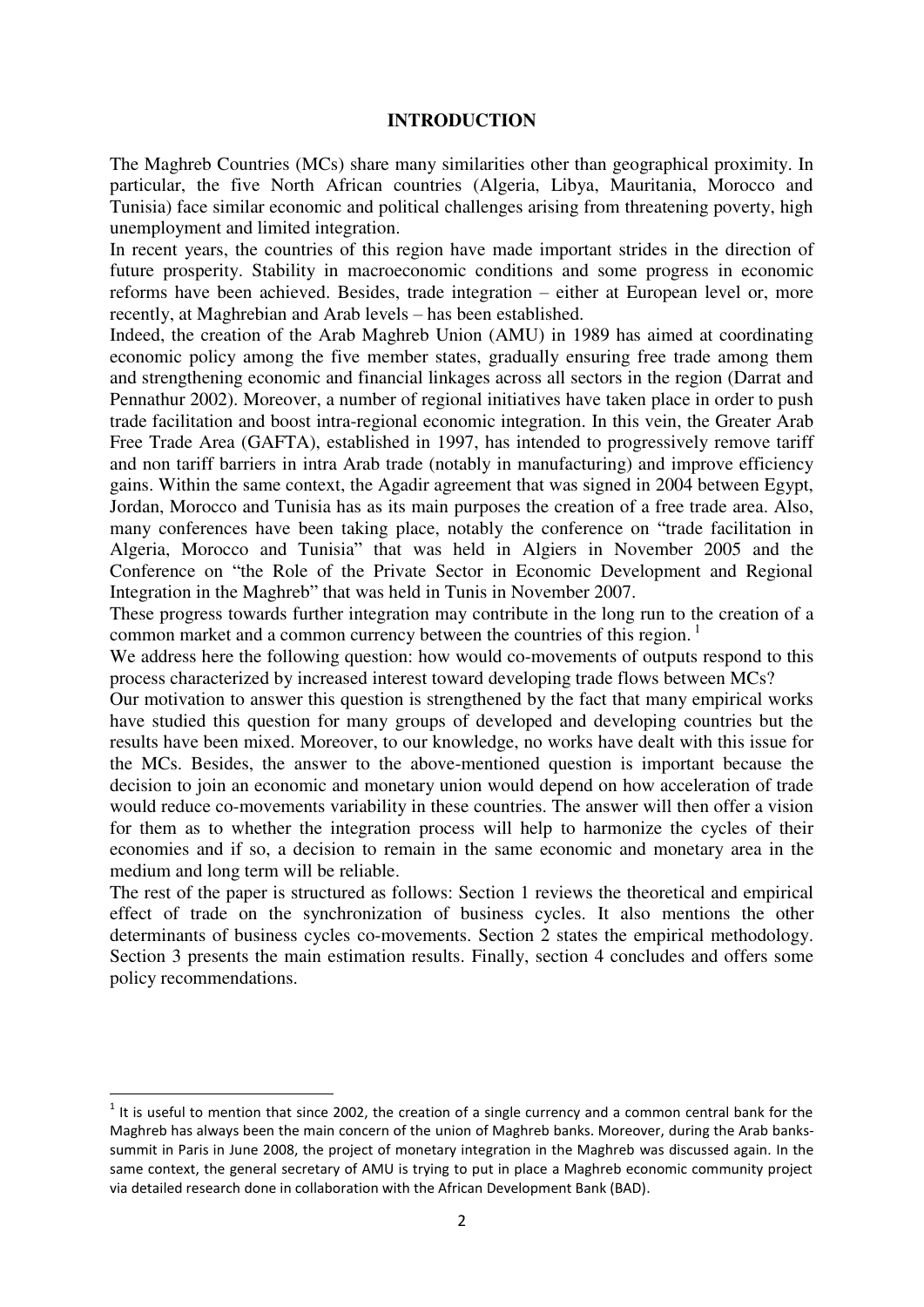## **Section 1-On the determinants of business cycles synchronization**

The foremost candidate expected to influence business cycle synchronization is trade. But, the literature has identified many other potential determinants such as currency union, similarity of industrial structure and financial integration.<sup>2</sup>

# *1.1.The effect of trade:*

Optimum Currency Area (OCA) theory considers that countries or regions exposed to symmetric shocks or holding mechanisms for the absorption of asymmetric shocks may adopt a common currency. Mundell (1961), Mc-Kinnon (1963) and Kenen (1969) were the first to define the criteria that allow a country to belong to the same currency area. Among the key criteria considered is the degree of trade integration among the potential members, as well as the symmetry of their business cycles. Labour mobility, fiscal transfers, financial integration and similarity of inflation rates were also considered.<sup>3</sup>

On the contrary, the endogeneity hypothesis of OCA considers the process of monetary integration as endogenous and does not impose prerequisites. Trade integration and cycle synchronization, however, are not in fact exogenous. The underlying idea is that genuine economic integration between countries strengthens the degree of cyclical correlation and thus the advantages of adopting a single currency. The monetary integration process will then create ex-post the conditions of its success.

Frankel and Rose (1998) were the first to raise the question of endogeneity of OCA criteria. They estimated a single-equation model based on a large sample of developing and industrialised countries and found a strong and robust positive relationship between bilateral trade and cycle synchronisation.

Inversely, for Krugman (1993), intensified trade relations lead to a higher degree of specialisation, due to the exploitation of comparative advantages. As a result, business cycles become more asynchronous and the relationship between bilateral trade and cycle synchronization prove to be negative.

It follows that the most determinant factor is trade specialization rather than the volume of trade. So, the underlying question is whether bilateral trade occurs mainly in similar or different sectors. If trade flows are predominantly intra-industry, then we would expect the first effect to materialize. Inversely, if bilateral trade is, or increasingly becomes, interindustry, the second prediction may hold true.

Fidrmuc (2004) tries within this framework to re-examine the specification of Frankel and Rose for many OECD countries. His results show that it is the intra-industry trade that help explain the harmonization of business cycles rather than the inter-industry one. Also, Imbs (2004) tries to estimate for 24 developed and emerging countries a system of simultaneous equations to disentangle the complex interactions between trade, finance, sectoral specialization and business cycle synchronization. His results indicate that the overall effect of trade on business cycle synchronization is strong, but a sizeable portion is found to actually work through intra-industry trade. Estimates of the link between interindustry trade and cycle correlations are smaller in magnitude, and not inconsistent with existing models.

 $2$  Other determinants can be stated such as factor endowments, domestic policies and structural factors. These determinants are beyond the scope of this paper.

 $3$  For a review, see Beine (1998).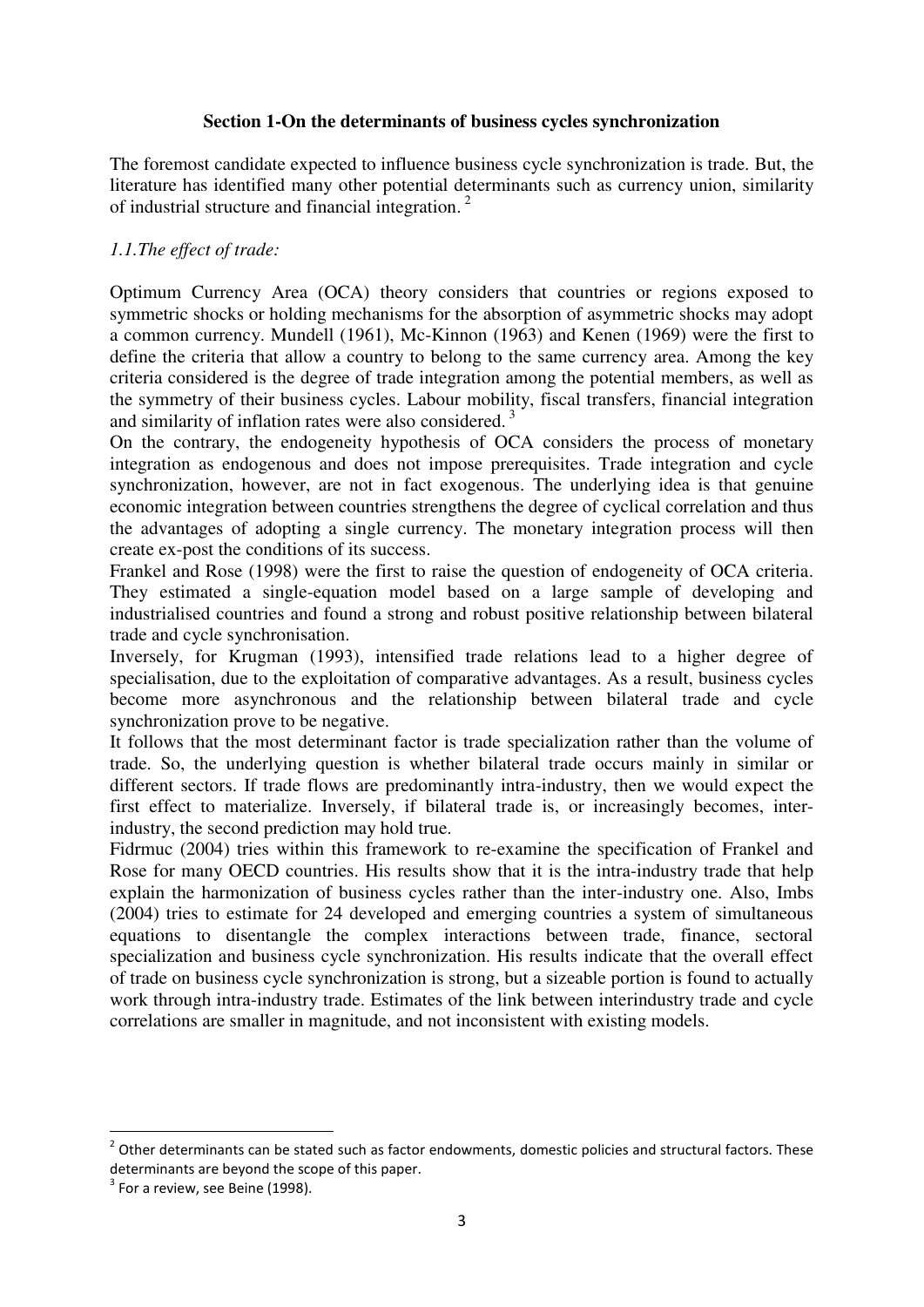### *1.2.The other determinants of business cycles synchronization:*

The endogeneity hypothesis of OCA has been examined from another angle. In fact, many works have tried to determine the effect of monetary union on trade by resorting to the gravity model. So, in such case, monetary union is the main determinant of business cycles correlation of their members.

Rose (2000) tries to test the relationship between monetary union and international trade for 210 developed and developing countries over the period 1960-1996. He finds that bilateral trade between members of a monetary union is three times that of countries which preserve their own currencies and that this importance is the consequence of large trade intensity. Also, Baldwin (2005) presents an analysis which measures the effects of the lunching of the euro on trade. He finds that the creation of the European Monetary Union increases trade from 70% to 112%, while this effect varies from 21% to 108% by considering a sectoral analysis.

Similarly, for Africa, few works have tested the endogeneity hypothesis by measuring the effect of the creation of monetary union on trade. For example, Nitsch (2002) uses the gravity model to test the effect of the creation of the CFA franc zone (as well as the East Caribbean monetary union) on trade and finds that a monetary union increases trade by almost 55% (while the effect is negligible in the East Caribbean area). Also, Masson and Patillo (2004) apply the same methodology for African Countries and conclude that the effect on trade is the same as found in Rose (2000): a monetary union triples trade. Finally, the same result was also found in Carrère (2004) by resorting to the gravity model in order to examine the effect on bilateral trade of two African monetary unions (ECOWAS and ECCAS).

Stockmann (1988) emphasizes the importance of sectoral shocks for the business cycles. He states that two countries will be hurt similarly by sector-specific shocks if they have economic sectors of similar nature and size. In other words, he considers that the more similar the economies, the more correlated their cycles.

However, for Imbs (2004), specialization patterns play an independent role in cycle correlation which renders the evidence regarding the economic specialization effect ambiguous.

Kalemli-Ozcan et al. (2003) argue that countries with a high degree of financial integration tend to have more specialized industrial patterns and less synchronized business cycles. They consider that, with higher integration in both international financial markets and goods markets, countries should be able to insure against asymmetric shocks through diversification of ownership and can afford to have a specialized production structure. In this case, better opportunities for income diversification induce higher specialization in production, which are associated with more asymmetric business cycles.

However, evidence from the financial crises and contagion literature indicates a direct positive effect of capital flows to business cycle synchronization. In this frame, Kose et al. (2003) point out that financial integration enhances international spillovers of macroeconomic fluctuations leading to more business cycle synchronization.

## **Section 2- Empirical methodology**

## *2.1-Basic objectives:*

As stated above, our aim here is to test the effect of trade intensity on the correlation of business cycles for the MCs. To this end, we estimate the Frankel and Rose (1998) endogeneity hypothesis over the period 1980-2005. We run the following panel regression equation: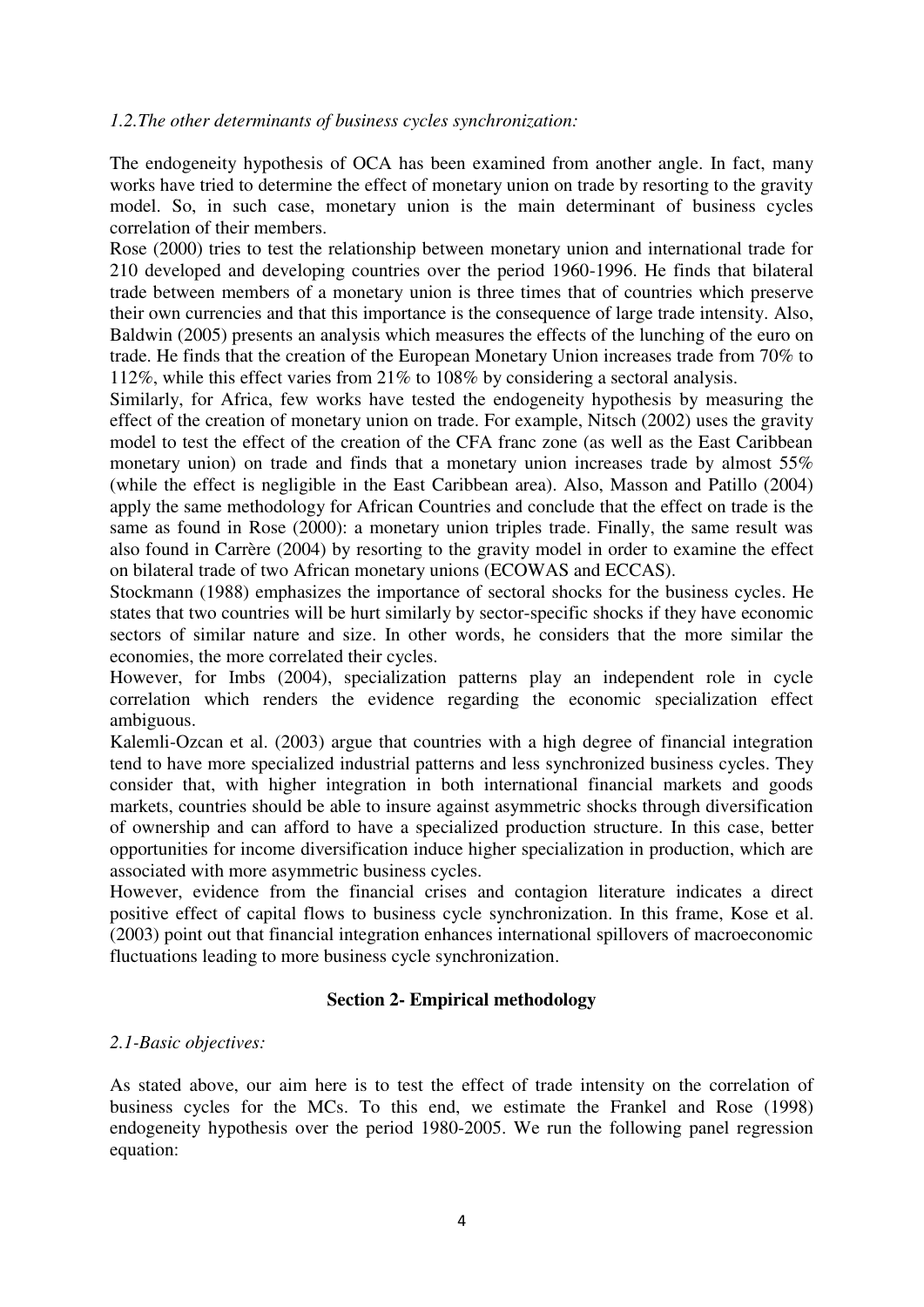$$
Corr(i,j)t = \alpha + \beta Trade(i,j)t + \varepsilon(i,j)t
$$
 (1)

Where  $Corr(i, j)t$  is the degree of correlation of economic activity between countries i and j over period t;  $Trade(i, i)t$  is the measure of bilateral trade intensity over period t and  $\varepsilon(i, i)t$ are factors other than trade which influence the correlation degree during period t.

Our coefficient of interest is β. If it is positive, trade intensity increases cycle synchronization whereas if it is negative, it causes desynchronization.

However, given that this basic relation omits many other variables that would explain the evolution of business cycles correlation, we check the robustness of this relationship by adding control variables. Therefore, our extended equation is as follows:

$$
Corr(i,j)t = \alpha + \beta Trade(i,j)t + \gamma Z(i,j)t + \varepsilon(i,j)t \tag{2}
$$

Where  $Corr(i, j)t$  and  $Trade(i, j)t$  represents the same parameters as in equation (1) while  $Z(i, j)t$  is the vector of control variables over period t.

#### *2.2-Definition of variables and data:*

#### *2.2.1-The benchmark model*

.

Our empirical analysis relies on measures of two key variables: correlation of business cycles and bilateral trade intensity.

The correlation of business cycles in the MCs is computed after detrending the annual real GDP series using both Hodrick-Prescott (HP) and Band Pass (BP) filters.<sup>4</sup> It is calculated by computing the correlation coefficient between the cycles of pair countries. Besides, we privileged here a five years' moving correlation<sup>5</sup> for detrended bilateral real GDP instead of a static one.<sup>6</sup> Data for real GDP were extracted from the "Chelem Database".

As for trade intensity, it is constructed by reporting bilateral trade to the total trade:  $\frac{7}{1}$ 

$$
Trade(i,j) = \frac{(Xij + Mij)}{(Xi + Xj + Mi + Mj)}
$$

Where  $Xij$  denotes total nominal exports from country i to country j,  $Mij$  denotes total nominal imports from country i to country  $\mathbf{j}$ ,  $\mathbf{X}$  denotes total global exports from country  $\mathbf{i}$ and  $Mi$  denotes global imports of country i. We also use a five years' moving average for this variable. The data were extracted from the «*Direction of Trade Statistics of IMF*».

#### *2.2.2-The extended model:*

<u>.</u>

In addition to the two variables mentioned above, our extended regression includes the vector of control variables made up of intra-industry trade, similarity of economic structures as well as financial integration indicators (see Table A1).

 $<sup>4</sup>$  We apply here the full length asymmetric filter of Christiano-Fitzgerald (2003).</sup>

<sup>&</sup>lt;sup>5</sup> The usefulness of this correlation is twofold: capturing some dynamics in the co-movement and allowing gains of many observations.

 $<sup>6</sup>$  Note that other proxies can be used in order to compute the correlation of real activity such as industrial</sup> production, total employment and the unemployment rate. Shortness of data for MCs prevents us to use these indicators.

 $^7$  Another measure of trade intensity can also be stated where bilateral trade is normalized by nominal GDP in two countries instead of total trade.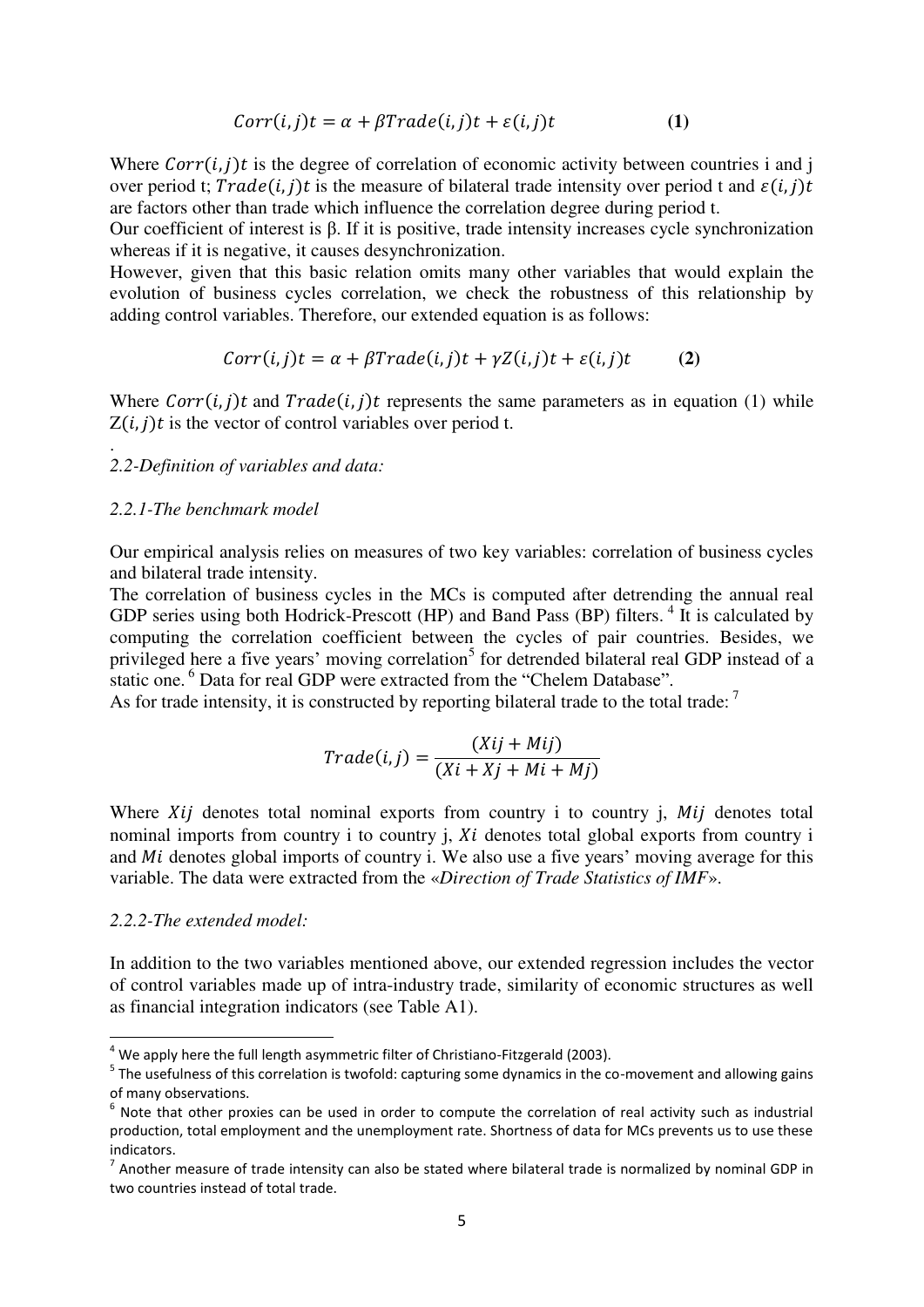For intra-industry trade variable  $(III)$ , it is measured using the nine commodity products<sup>8</sup> defined in the "Chelem Database" and is constructed according to the *Grubel-Lloyd index* : 9

$$
IITij = \sum_{k} \frac{(Xij + Mij) - |Xij - Mij|}{(Xij + Mij)} = 1 - \left[ \frac{\sum_{k} |Xij - Mij|}{\sum_{k} (Xij + Mij)} \right]
$$

Where  $Xij$  and  $Mij$  denote exports and imports of commodity products  $k$ . It follows that an index of 0 represents a complete specialization in different products for each country, whereas an index of 1 means that all trade is intra-branch  $(Xii)$  equals  $Mi$ .

As for the similarity of economic structure indicator *(ESij)*, we look at the composition of each sectoral value-added share of GDP between pairs of country. We construct this indicator according to the Krugman (1991) index:<sup>10</sup>

$$
ESij = \sum_{p=1}^{3} |spi - spi|
$$

Where spi and spj stand for the value-added share of sector  $p$  in country i's and j's aggregate GDPs, respectively. It stands that, the higher the value of this indicator, the greater the difference in industry shares between countries i and j and, therefore, the lower the similarity in structures or production. Data for spi and spi were extracted from the "World" Development Indicator" (WDI) database (2008).

Finally, concerning the financial integration variable *(FIij)*, it is computed according to Eric (2010) where, for each country-pair, we sum pair-wise individual Chinn & Ito (2008) index.<sup>11</sup>

Notice that, for these three variables, as is the case for cyclical component of real GDP and trade intensity, we use a five years' moving average in order to be compatible with the regression framework.

#### *2.3-Estimation techniques:*

<u>.</u>

We use three different techniques to estimate Eqs 1 and 2. The first one is pooled OLS estimate. This estimation is especially useful when the groups to be pooled are relatively  $s$  similar or homogenous.<sup>12</sup> This may be the case for MCs since, as stated before, these countries share many similarities and face common challenges.

However, there are strong reasons to suppose heterogeneity between pair of countries which can justify the usefulness of the fixed and random effects estimation techniques. For example, the divergence between Algeria and Libya on the one hand and Morocco, Tunisia and to a lesser extent Mauritania on the other hand in terms of economic structure and institutional framework can justify the use of these methods. So, including country pair fixed effects allows us to control for all the time-invariant, country pair-specific variables which may have

<sup>&</sup>lt;sup>8</sup> These products are: Building materials, steel industry, textile, mechanics, chemicals, ores, energy, agriculture and food products.

 $9$  Mauritania is excluded here because of data shortage.

 $10$  Libva is excluded given the absence of the data.

<sup>&</sup>lt;sup>11</sup> This index refer to the four measures of capital flows restrictions reported in the IMF's Annual Report on Exchange Arrangements and Exchange Restrictions (AREAER): (1) presence of multiple exchange rates, (2) restrictions on current account transactions, (3) restrictions on capital account transactions, and (4) requirement of surrender of export proceeds. The index of capital account openness is created by computing the first standardized principal component of these four measures.

<sup>&</sup>lt;sup>12</sup> Econometrically, this hypothesis implies that the parameters of the model are homogeneous for all country pairs.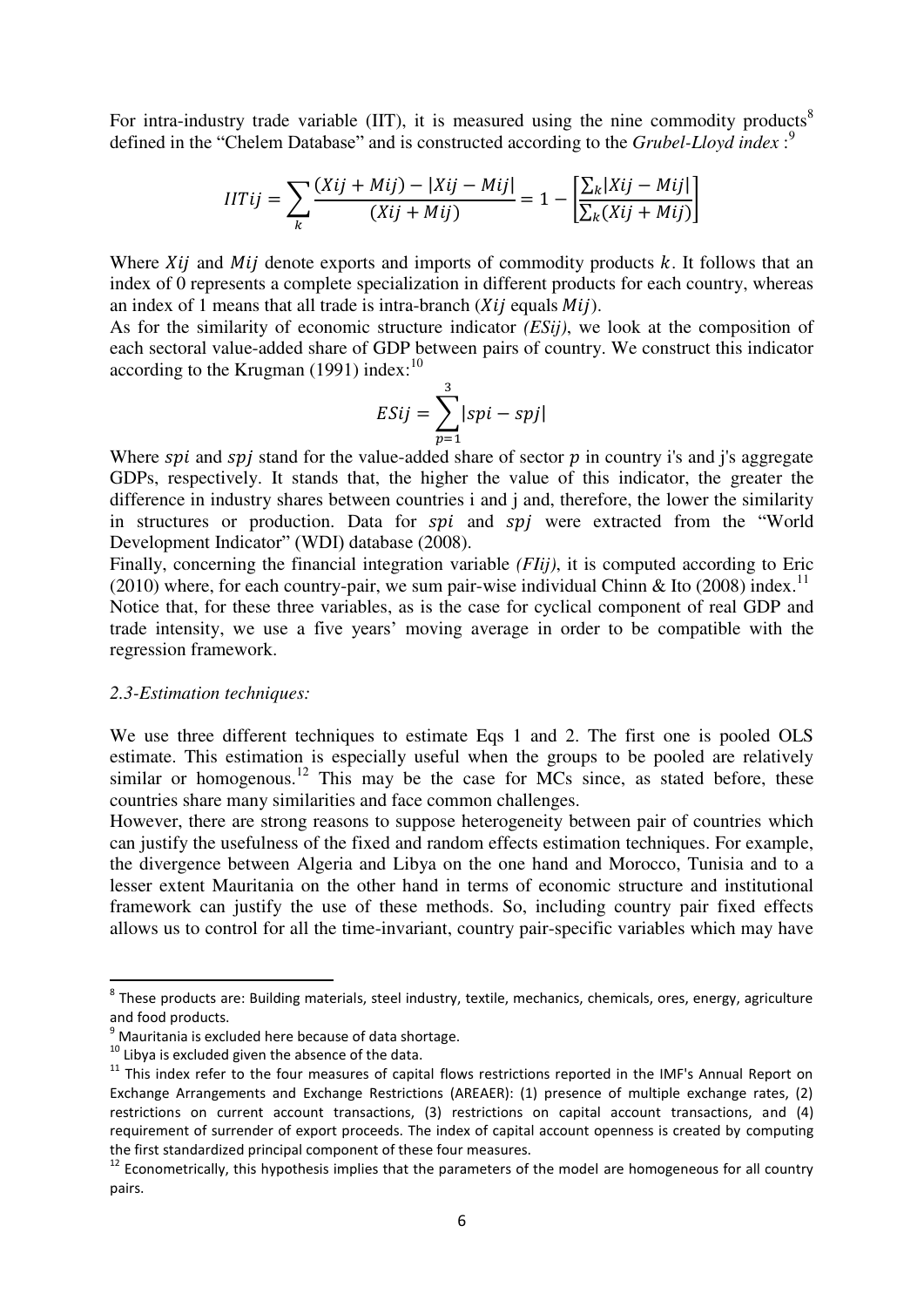an impact on output correlation.  $13$  The choice between fixed effects versus random effects model is performed via a Brush-Pagan LM test.<sup>14</sup>

Finally, we resort to 2SLS technique to estimate our equations. Generally, recourse to this technique is explained by the fact that the OLS may be out of place, since the increase of bilateral trade intensity may be the result of a bigger correlation of business cycles.

To handle this problem of the endogeneity bias, we use the instrumental variable (IV) technique by drawing from the gravity model of trade. The instruments chosen from this model suppose that they are correlated with trade intensity, but can reasonably be unaffected by other conditions which alter the co-movements of business cycles in MCs.<sup>15</sup>

Basically, we often find that countries that share a common border, that are closer in distance and have trading partners that are farther away from the rest of the world, are members of the same region, speak the same language, have the same colonial origin and the same common main trading partner, higher population and engage in regional free trade agreement, trade more intensively (Calderón et al 2007).

In our work, to get valid instruments and consistent estimation, we proceed in the following way. First, we run an OLS estimation of the gravity model for MCs and retain the significant variables (or instruments).<sup>16</sup> Then, we run many 2SLS estimations by using two approaches: the Anderson (1984) approach that takes into account multiple endogenous regressors and instruments and the Hansen (1982) approach which perform the exogeneity of the instruments. We finally retain the 2SLS estimation that contains the most valid instruments (p-values below 1% for instrument relevant test and above 10% for over-identification test).

#### **Section 3- Estimation results**

Before stating our results, we should present some main descriptive statistics for the key variables. Table A2 summarizes these statistics. From this table, we note much more variability for the dependent variable than the regressors (except for the financial integration indicator). In fact, bilateral GDP correlation has variability with the range between -0.87 to 0.99 using HP filter and -0.96 to 0.95 using the BP one while bilateral trade intensity has small variability with the range between 0 and 0.02. Also, intra-industry trade and similarity of economic structure indicators have variability with the range between 0.006 to 0.49 and 0 to 1 respectively.

Moreover, the dependant variable has a larger standard deviation than the independent ones (except for the financial integration variable). Indeed, it is about 0.4 for GDP correlation and financial integration while it is respectively about 0.003, 0.1 and 0.2 for bilateral trade intensity, intra-industry trade and similarity of economic structure.

#### *3.1-Trade intensity and correlation of business cycles:*

Table B1 summarizes the effect of trade intensity on the correlation of business cycles in MCs (Eq 1). It shows first that our coefficient of interest  $\beta$  is positive, thus suggesting that higher bilateral trade intensity generates more synchronized business cycles. Such results are robust to changes in the de-trending technique used to compute the cyclical fluctuations of output. Indeed, an increase of one standard deviation in bilateral trade intensity raises the output

<sup>&</sup>lt;sup>13</sup> Note that the results coming from the first two estimation techniques should be considered with caution since there is an endogeneity bias which we control it later by using 2SLS.

 $14$  We can also apply the Hausman test, but heteroscedasticity robust t-statistics cannot be reported.

<sup>15</sup> For more details, see Table A1.

<sup>&</sup>lt;sup>16</sup> The results are available upon request.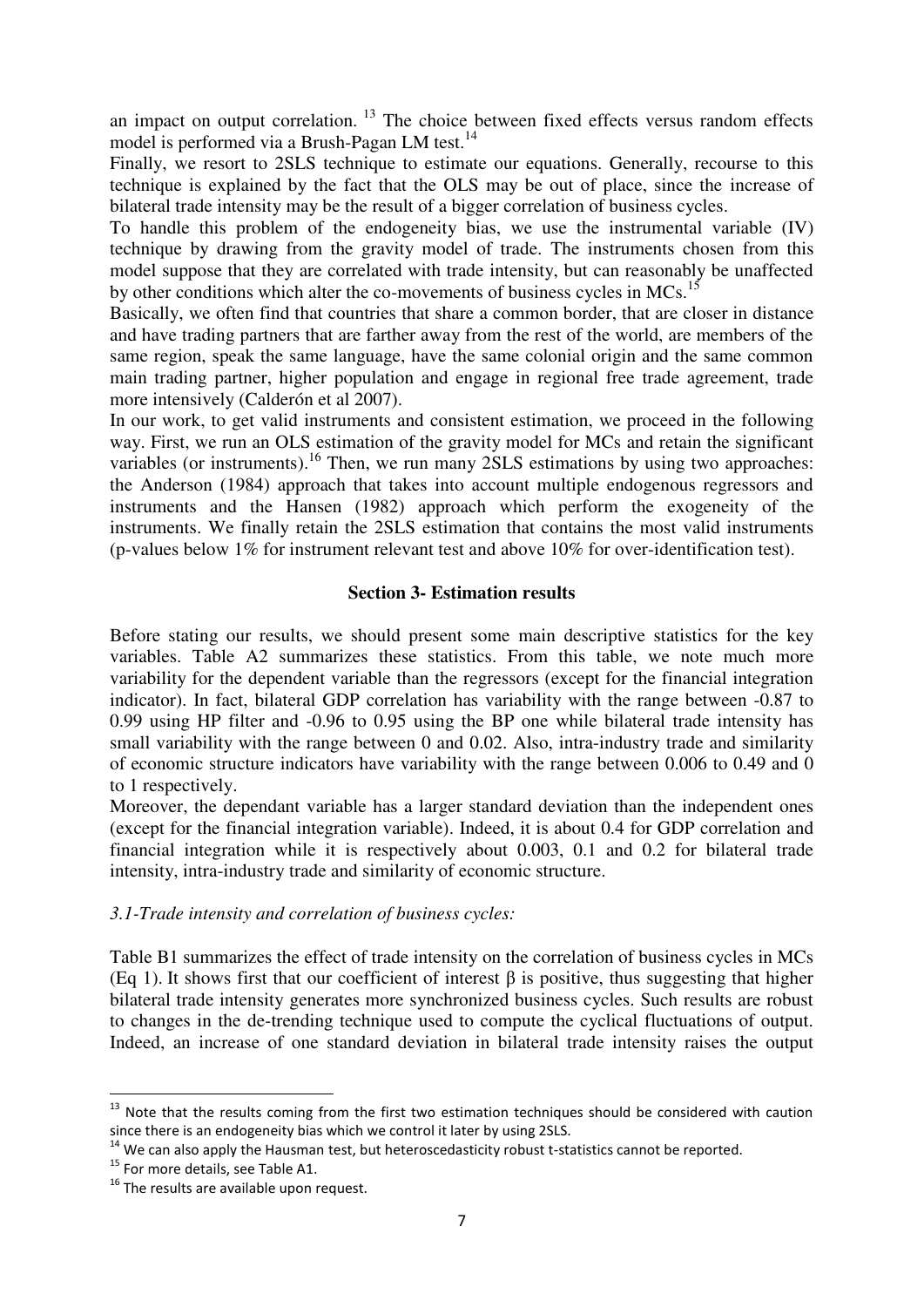correlation from 0.04 to 0.09 using the HP filter and from 0.05 to 0.1 using the BP filter.  $^{17}$ Probably, the progress of these countries toward trade liberalization and the signing of many bilateral agreements may explain the role of increasing trade on the synchronization of business cycles. Moreover, high trade intensity with European partners seems to be a catalyst for this harmonization process in these countries (see Table A3).

However, from the same Table B1, we can note that the magnitude of the effect in MCs is smaller compared to the result found in existing literature for industrial countries. In fact, Frankel and Rose (1998) and Calderón et al (2007) found that an increase in bilateral trade intensity by one standard deviation leads to an increase in business cycle correlation from 0.22 to 0.35 and from 0.25 to 0.39 respectively.

There are two important explanations to this result. On the one hand, in MCs, patterns of specialization prompt us to expect a small (even a negative) correlation between trade integration and business cycle correlation. The reason is that inter-industry trade is dominant in these countries while intra-industry trade prevails in industrial countries. Algeria and Libya are net oil-exporters whereas Tunisia, Mauritania and Morocco are net oil-importers. Moreover, Algeria and Libya, like many other resource-abundant countries, have a very small share of non oil-exports while Tunisia, Mauritania and Morocco display greater trade openness but have been import biased. Non-oil exports have been increasingly falling short of imports, implying increasing trade balance deficits (World Bank 2006).

On the other hand, inter-industry trade is probably not sufficient in itself to explain the dynamic correlation of business cycles between two or many countries. In fact, as we already pointed out, there are many other determinants of business cycles. So, adding other variables in the model allows us to check the robustness of the aforementioned results.

# *3.2-Trade intensity, control variables and correlation of business cycles:*

Table B2 states the effect of trade intensity as well as control variables on the correlation of business cycles in MCs (equation 2). It shows that our above-mentioned results are robust since bilateral trade intensity has a positive effect on co-movements of business cycles.<sup>18</sup> This effect is even more important than found in Table B1. In fact, an increase of one standard deviation in bilateral trade intensity raises the output correlation from 0.1 to 0.17 using the HP filter and from 0.07 to 0.15 using the BP filter. Moreover, as also found, this effect remains less significant than in industrial countries.

As regards the intra-industry trade variable, it is significant but with the opposite sign. The interaction between intra-industry trade and correlation of business cycles in MCs prove to be negative. Indeed, an increase of one standard deviation in bilateral intra-industry trade causes a decrease of the output correlation from 0.13 to 0.16 using HP filter and from 0.16 to 0.19 using the BP filter.

Two main explanations can enlighten these results: the nature of intra-industry trade itself and the trade patterns in MCs. In fact, intra-industry trade in these countries consists especially of trading varieties of products. Most of the traded (intra-industry) goods are substitutes and not complements. The development of this horizontal intra-industry trade (as opposed to vertical intra-industry trade) can be explained by the fact that main merchandise exports in MCs are labor-intensive. Moreover, a weakness of spending in Research and Development and the lack of workforce qualifications seems to explain this fact. As a result, the development of horizontal intra-industry trade can generate a specialization of the producing companies trying

<u>.</u>

 $17$  The final correlation reported in this paper is equal to the product of one standard deviation of trade intensity and its coefficient estimate. For example, for pooled regression, the final correlation is equal to 15.971\*0.003 (for HP filter) and 17.674\*0.003 (for BP filter).

 $18$  Random effects specification provides non-significant results.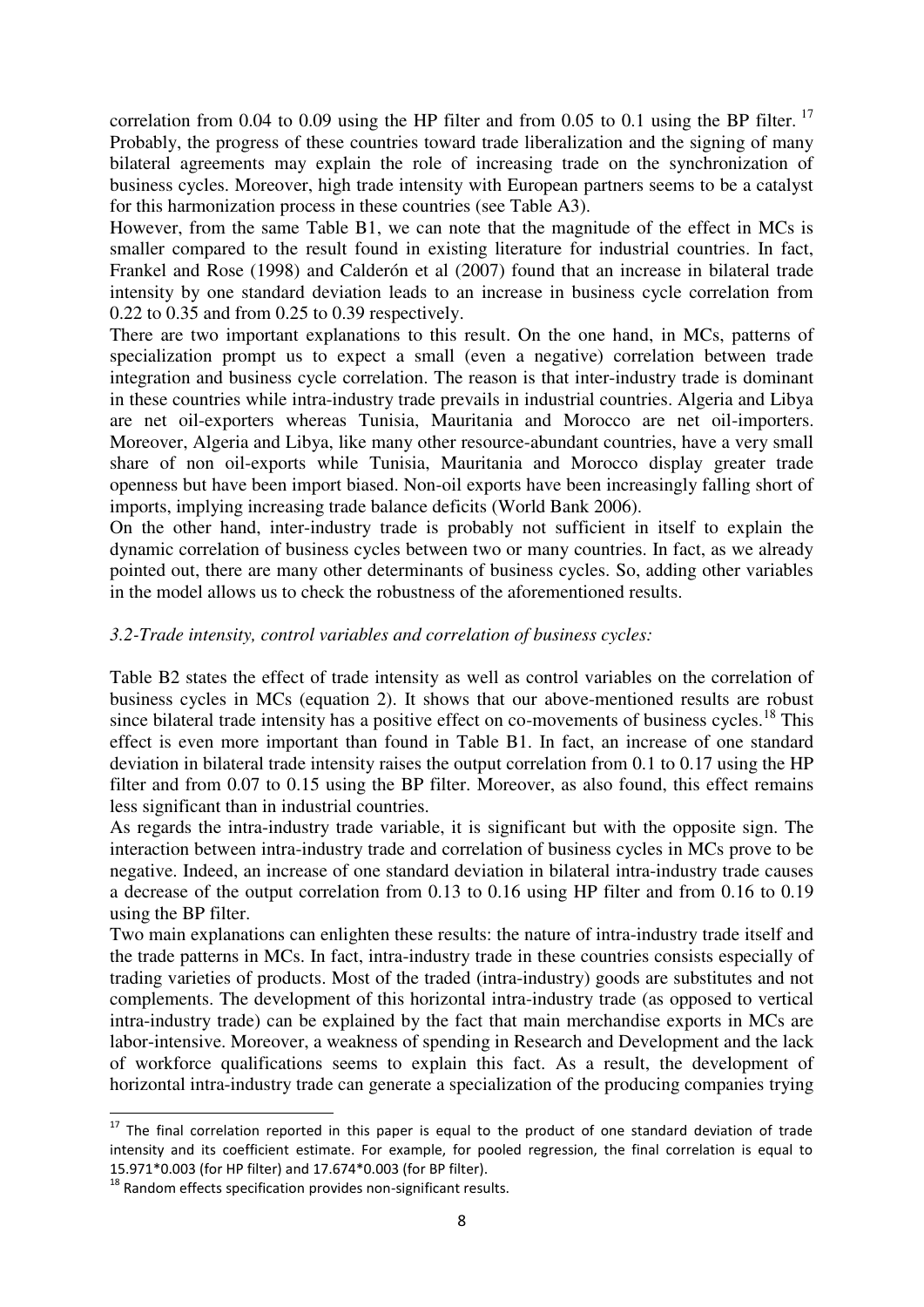to make economies of scale and prevents in turn the diversity of production (Fontagné and Freudenberg 1999). In that case, business cycle correlations can be hampered.

It follows that further commercial ties can then probably result in countries becoming more specialized in trading one type of product such as energy in Algeria and Libya, textile, agriculture and food products in Morocco and chemicals and mechanics in Tunisia. Such specialization can render these countries more sensitive to specific shocks and does not help to harmonize business cycles in this region.

On the other hand, the low (high) openness of each country vis-à-vis the other Maghrebian partners (European partners) as well as the low (high) shares of intra-industry trade in bilateral relations seems to decrease (increase) the harmonization of business cycles in these countries (compared with Europe). Incidentally, *Grubel-Lloyd index* has been low and sometimes close to 0 (except for the pair Morocco-Tunisia), showing quasi complete specialization and a weakness of intra-industry trade (see Table A4). So, asymmetries in trade structure as well as dissimilarity of shocks across these countries can explain this result.

As for the economic structure variable, the expected negative relation to cycle correlation is not confirmed and the interaction between the two variables is rather positive. Indeed, an increase of one standard deviation of the Krugman index causes an increase of the output correlation by 0.08 using HP filter and 0.05 (0.06 for IV regression) using the BP ones. This result can be ascribed to the fact that, economic growth and exports in MCs depend heavily on foodstuffs, semi-finished products and consumer goods (except for Algeria). Moreover, the economic structure of these economies is more or less diversified (see Table A5). So, industry-specific shocks tend to have similar effects on aggregate fluctuations across national borders.

Finally, concerning the financial integration, we observe a positive relationship between this variable and business cycles co-movements. According to our results, an increase of one standard deviation in the bilateral financial openness index causes an increase of the output correlation from 0.06 to 0.11 using HP filter and from 0.02 to 0.11 using the BP ones. This result is consistent with Kose & al. (2003) research where financial integration enhances international spillovers of macroeconomic fluctuations and lead to more business cycle correlation. The actions taken by the authorities of MCs in term of capital transactions, foreign direct investments, credit operations…<sup>19</sup>seem to be a catalyst for business cycles harmonization in these countries.

# **Section 4- Conclusion and some policy implications**

This paper examines the effect of the current economic integration process on the correlation of business cycles in MCs. For that purpose, we test the Frankel and Rose (1998) endogeneity hypothesis of OCA which shows the effect of trade intensity on the co-movement of business cycles. Our results suggest that trade intensity has positive effects on business cycles harmonization in these countries.

Moreover, by introducing control variables made up of intra-industry trade, similarity in economic structure and financial integration, we show that our primary result is robust. So, the nature of the relationship between trade intensity and business cycles synchronization is maintained.

However, we assume that, given the patterns of trade among these countries, the impact of trade intensity on cycle correlation is lower compared to industrial countries.

<u>.</u>

 $19$  For an overview, see Tahari & al (2007).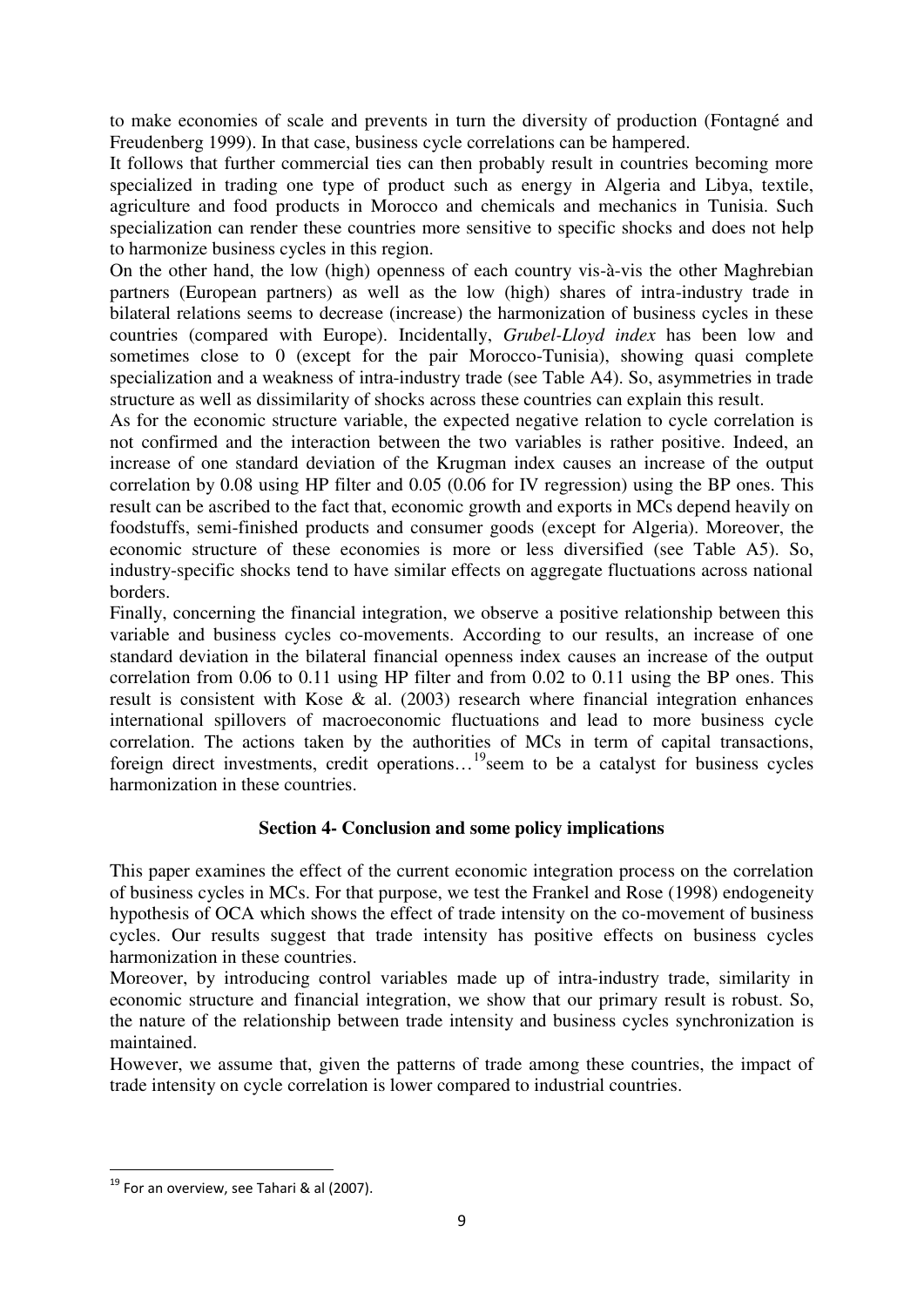We also show that, in contrast to theoretical literature, the empirical relationship between intra-industry trade and the correlation of business cycles is negative. We admit that the nature of intra-industry trade itself and the trade patterns in MCs can offer suitable arguments. Finally, we prove that economic structure and financial integration play a positive role on the synchronization of business cycles.

From these results, some recommendations can be stated. Firstly, we can consider that anchoring the currency of these Countries to the euro will be more useful than adopting a common currency. The reason is that an important share of Maghrebian trade is made with the European Union and such an importance can offer better allocation of resources and ensure business cycles synchronization between the two Mediterranean rims.

Secondly, many other steps towards a successful economic and monetary integration process in the long run are worth making. In fact, further liberalization of trade and adoption of complementary economic policies such as liberalizing trade in services, increasing trade facilitation initiatives and reinforcing the business climate will improve trade diversification and increase the harmonization process in this region. Within the same context, the acceleration of the financial integration process and the improving of coordination of financial, monetary and exchange rate policies will reduce uncertainty and improve efficiency gains and resources allocation.

Finally, turning away from political conflicts and further considering the economic benefits of the integration process will be very useful for these countries, notably in terms of improving convergence.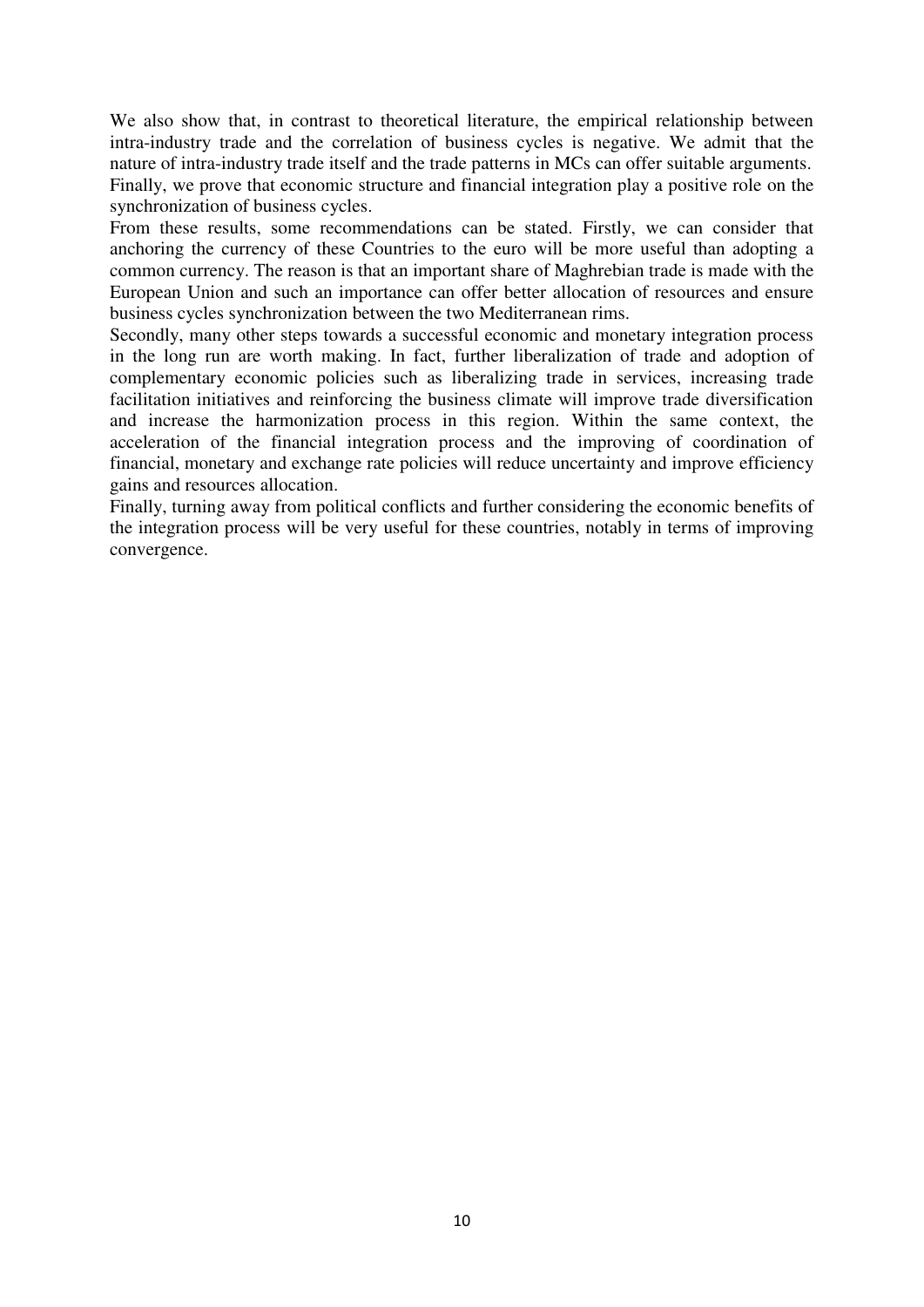# **REFERENCES**

Baldwin R (2005): "The Euro's trade effects", Graduate Institute of International studies, Geneva. Presented at the *June 2005 ECB conference "What effect is EMU having on the euro area and its member countries?*".

Bangaké C, Belhadj A & Jedlane N (2007) : « Toward Maghreb Monetary Unification: what does the theory and history tell us?" *African Review of Money Finance and Banking*, supplementary issue of *Savings and Development*, p7-37.

Bchir M.H, Ben Hammouda H, Oulmane N & Sadni Jallab M (2006): "The Cost of non-Maghreb: Achieving the Gains from Economic Integration" *ATPC Work in progress No. 44* 

Beine M (1998): "L'union économique et monétaire Européenne à la lumière de la théorie des zones monétaires optimales : une revue de la littérature », *mimeo, université Lille II*.

Boone L & Maurel M (1999): « An Optimal Currency Area Perspective of the EU Enlargement to the CEECs"*CEPR discussion paper 2119*

Calderón C, Chong A & Stein E (2007):"Trade Intensity and Business Cycle Synchronization: Are Developing Countries any Different? *Journal of International Economics, 71 (1) p2-21.* 

Carrère C (2004) : « African regional agreements: impact on trade with or without currency unions" *Journal of African Economies, Vol 13(2) p199-239.*

Darrat A-F. & A. Pennathur, (2002): "Are the Arab Maghreb Countries Really Integrable? Some Evidence from the Theory of Cointegrated Systems"*Review of Financial Economics* n° *11.* 

De Grauwe P & Mongelli F.P (2005): « Endogeneities of optimum currency areas: what brings countries sharing a single currency closer together? » *ECB Working Paper Series n°468, April.* 

Eric C.Y.Ng (2010): "Production fragmentation and business-cycle comovement" *Journal of International Economics, vol 82, p1-14.* 

Fidrmuc J (2004): "The endogeneity of optimum currency area criteria, intra-industry trade and EMU enlargement", *Contemporary Economic Policy, Vol 22, N°1, p1-12.*

Finaish M. & E. Bell, 1994, "The Arab Maghreb Union", *IMF Working Papers*, N° 94/55

Frankel J & Rose A (1996): "Economic structure and the decision to adopt a common currency" institute for international economics studies, *Stockholm university seminar paper n°611, Stockholm.* 

Frankel J. & Rose A, (1998): "The Endogeneity of the Optimum Currency Area Criteria", *The Economic Journal 108, July.* 

Fontagné L., Freudenberg M. (1999), "Marché unique et développement des échanges" *Economie et Statistique*, *(326-327): 71-95.* 

Fontagné L, Freudenberg M & Gaulier G (2006): ["A Systematic Decomposition of World](http://ideas.repec.org/a/spr/weltar/v142y2006i3p459-475.html)  [Trade into Horizontal and Vertical IIT,](http://ideas.repec.org/a/spr/weltar/v142y2006i3p459-475.html)" *[Review of World Economics \(Weltwirtschaftliches](http://ideas.repec.org/s/spr/weltar.html)  [Archiv\),](http://ideas.repec.org/s/spr/weltar.html) Springer, vol. 142(3), pages 459-475, October.*

Glick, R & Rose, A (2002): « Does a currency Union affect trade? The time series Evidence» *European Economic Review, 46, 6 (June) 1125-51* 

Hallet H.A. & Piscitelli, (2001): "The Endogenous Optimal Currency Areas Hypothesis: Will a Single Currency Induce Convergence in Europe?", Paper presented at the *Royal Economic Society Annual Conference*, University of Durham 9-11 April.

Imbs J (2004): "Trade, Finance, Specialization, and Synchronization" *the review of economics and statistics, Vol 86 n°3 723-734.* 

Imbs J (1999): "Co-fluctuations" *CEPR Discussion Paper n°2267*, London.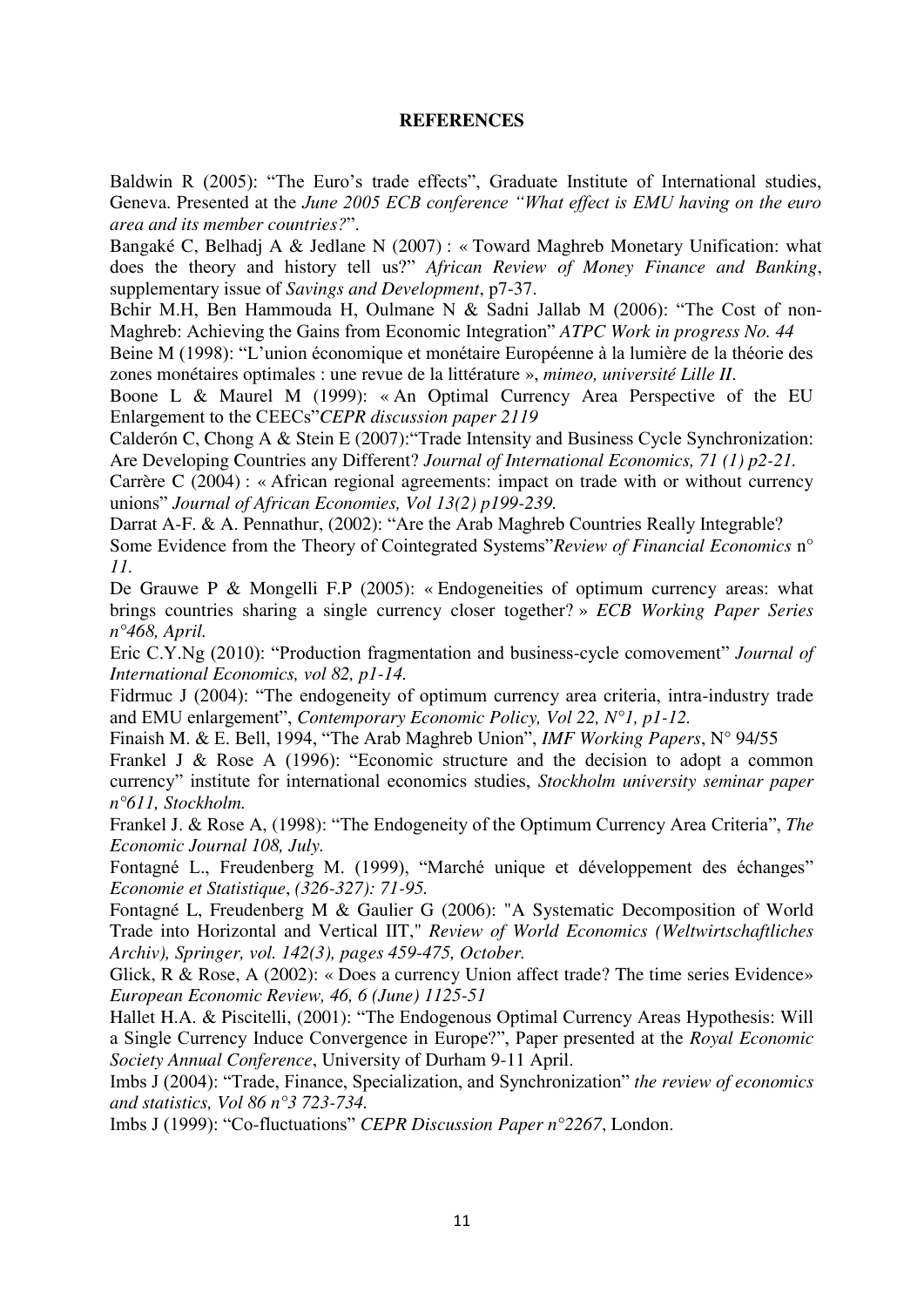Kalemli-OzcanS, Bent S & Oved Y (2001): « Economic Integration, Industrial Specialisation and the asymmetry of Macroeconomic Fluctuations » *Journal of International Economics, 55, 107-137* 

Kenen P. (1969): "The theory of optimum currency areas: an eclectic view", in Mundell R.A & Swoboda A.K, *Monetary Problems of the International Economy*, The University of Chicago.

Kose, M-A & Yi K-M (2001):"International Trade and Business Cycles: Is Vertical Specialization the Missing Link?" *American Economic Review 91(2): 371-375* 

Krugman P (1991): "Geography and Trade". *The MIT Press, Cambridge, MA.* 

Krugman P (1993):« Lessons of Massachusetts for the EMU » in Torres F, Giavazzi F. eds, *Adjustment and Growth in the European Monetary Union*, Cambridge University Press, 241- 260.

Mac-kinnon R (1963): "Optimum Currency Areas", *American Economic Review*, Vol. 53.

Masson P (2008): *«* Currency Unions in Africa: Is the Trade Effect Substantial Enough to Justify their Formation?" *The World Economy*

Masson P. & C. Pattillo (2004) :"Une Monnaie Unique pour l'Afrique?", *Finance & Développement*, Décembre.

Mongelli F.P (2002): « New views on the optimum currency area theory: What is EMU telling us ? » *ECB Working Papers Series n°138, April*.

Mundell R.A (1961): "A Theory of Optimum Currency Areas", *American Economic Review.*

Nitsch V (2002): "Comparing Apples and Oranges: the effect of multilateral currency unions on the trade is small", *mimeo, Berlin: Bankgesellschaft Berlin.*

Peridy N (2005): « The trade effects of the Euro–Mediterranean partnership: what are the lessons for ASEAN countries? *Journal of Asian Economics 16 125–139*

Rose A (2000): « One Money, One Market: Estimating the effect of common currencies on trade » *Economy Policy, vol 17, pp7-46* 

Rose A (2004): "A Meta-Analysis of the Effects of Common Currencies on International Trade," *NBER Working Paper no. 10373*.

Stockman, Alan (1988) Sectoral and Aggregate National Disturbances to Industrial Output in Seven European Countries, *Journal of Monetary Economics 21, 387-409.*

Tahari A, Brenner P, De Vrijer E, Moretti M, Senhadji A, Sensenbrenner G and Solé J (2007) : « Financial Sector Reforms and Prospects for Financial Integration in Maghreb Countries" *IMF Woking Papers 07/125.* 

Tavlas G (1993): "The New Theory of Optimum Currency Areas", *World Economy*, *N° 33*

World Bank (2006): "Is there a new vision for Maghreb economic integration?" *Social and Economic Development Group, MENA region*, November.

Zsolt Darvas & György Szapáry (2008): ["Business Cycle Synchronization in the Enlarged](http://ideas.repec.org/a/kap/openec/v19y2008i1p1-19.html)  [EU"](http://ideas.repec.org/a/kap/openec/v19y2008i1p1-19.html) *[Open Economies Review,](http://ideas.repec.org/s/kap/openec.html) Springer, vol. 19(1), 1-19, February*.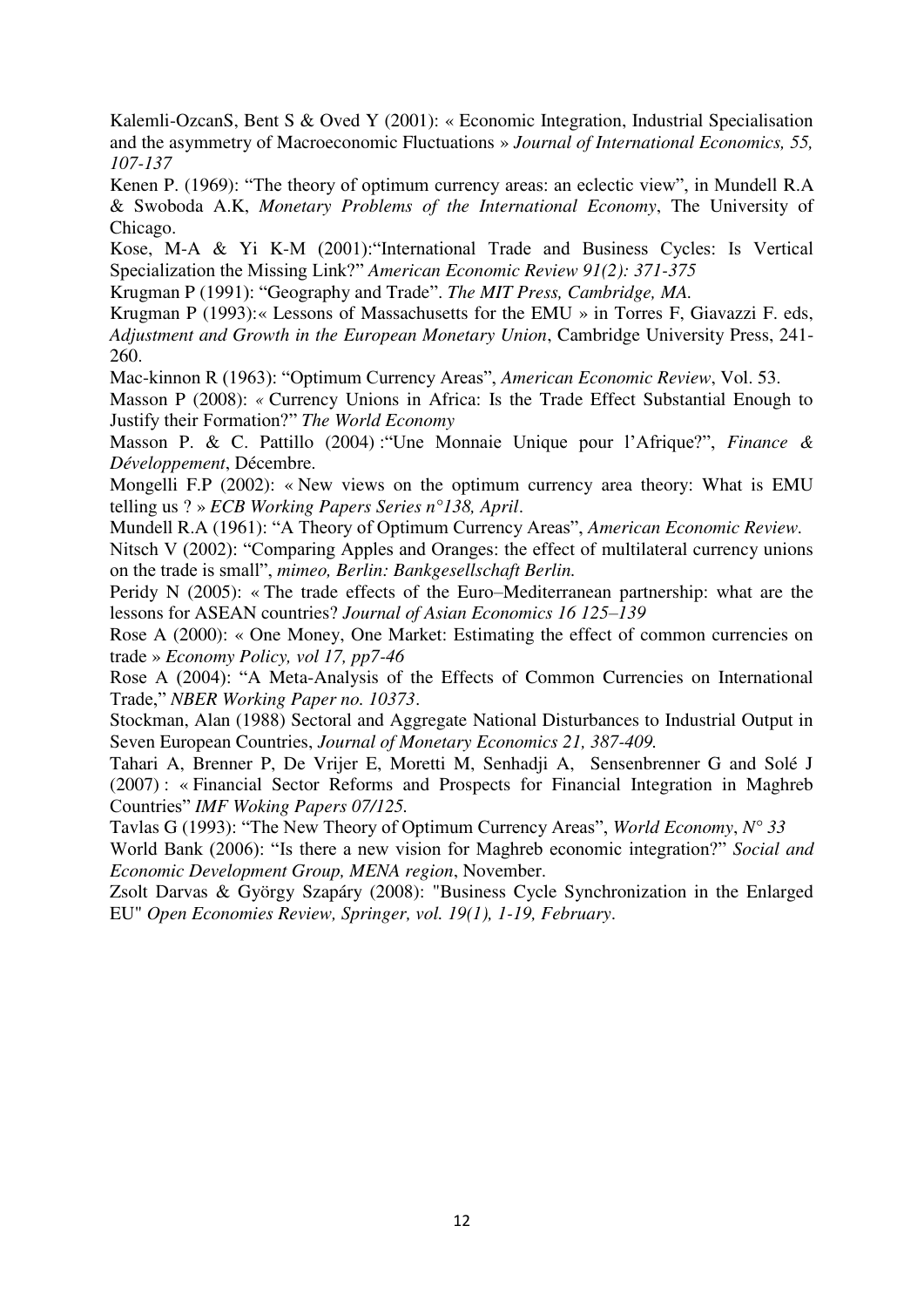|                                                  | Table A1: Data definitions and sources       |                          |
|--------------------------------------------------|----------------------------------------------|--------------------------|
| <b>Variables</b>                                 | <b>Definitions</b>                           | <b>Sources</b>           |
| Corr(i, j)t                                      | Moving bilateral GDP correlation. Two        | <b>Chelem Database</b>   |
|                                                  | filters are used for de-trending GDP: HP     |                          |
|                                                  | filter and Band-Pass filter.                 |                          |
| Trade(i, j)t                                     | Moving average of the quotient bilateral     | Direction of Trade       |
|                                                  | trade /total trade                           | <b>Statistics of IMF</b> |
| $\mathbf{IIT}(\mathbf{i}, \mathbf{j})\mathbf{t}$ | Moving average of the Grubel-Lloyd index     | <b>Chelem Database</b>   |
| ES(i,j)t                                         | Moving average of the absolute value of      | WDI (2008)               |
|                                                  | Krugman (1991) index                         |                          |
|                                                  | Moving average of pair-sum of capital        |                          |
| FI (i,j)t                                        | account openness index                       | Chinn & Ito $(2008)$     |
| <b>Instrumental variables</b>                    |                                              |                          |
|                                                  |                                              |                          |
|                                                  | Log of GDP difference in absolute value      | <b>Chelem Database</b>   |
| <b>GDP</b> difference                            |                                              |                          |
| <b>GAFTA</b>                                     | Dummy variable set equal to 1 if a pair of   |                          |
|                                                  | countries belong to Greater Arab Free Trade  |                          |
|                                                  | Area                                         |                          |
| <b>WTO</b>                                       | Dummy variable set equal to 1 if a pair of   |                          |
|                                                  | countries is member of the World Trade       |                          |
|                                                  |                                              |                          |
|                                                  | Organization                                 |                          |
| <b>EUA</b>                                       | Dummy variable set equal to 1 if a pair of   |                          |
|                                                  |                                              |                          |
|                                                  | countries is signatory of European Union     |                          |
|                                                  | Agreement                                    |                          |
| <b>Distance</b>                                  | Log of the distance between capitals         | <b>CEPII</b> Database    |
| <b>Border</b>                                    | Dummy variable: 1 if a pair of countries     | <b>CEPII</b> Database    |
|                                                  | share a common border; 0 otherwise.          |                          |
| <b>Border</b>                                    | Dummy variable set equal to 1 for            | <b>CEPII</b> Database    |
|                                                  | landlocked countries.                        |                          |
| Com-lang                                         | Dummy variable: 1 if a pair of countries     | <b>CEPII</b> Database    |
|                                                  | share a common language; 0 otherwise.        |                          |
| Com-col                                          | Dummy variable: 1 if a pair of countries     | <b>CEPII</b> Database    |
|                                                  | share a common colonizer; 0 otherwise.       |                          |
| $Col-45$                                         | Dummy variable: 1 if a pair of countries has | <b>CEPII</b> Database    |
|                                                  | had a colonial relationship after 1945; 0    |                          |
|                                                  | otherwise.                                   |                          |
| Cur-col                                          | Dummy variable: 1 if a pair of countries is  | <b>CEPII</b> Database    |
|                                                  | currently in a colonial relationship; 0      |                          |
|                                                  | otherwise.                                   |                          |
| <b>Smctry</b>                                    | Dummy variable: 1 if a pair of countries     | <b>CEPII</b> Database    |
|                                                  | is/was the same country; 0 otherwise         |                          |
| Comlang-ethno                                    | Dummy variable set to 1 if a language is     | <b>CEPII</b> Database    |
|                                                  | spoken by at least 9% of the population in   |                          |
|                                                  | both countries; 0 otherwise                  |                          |
|                                                  |                                              |                          |
|                                                  |                                              |                          |

#### **APPENDIX A Table A1: Data definitions and sources**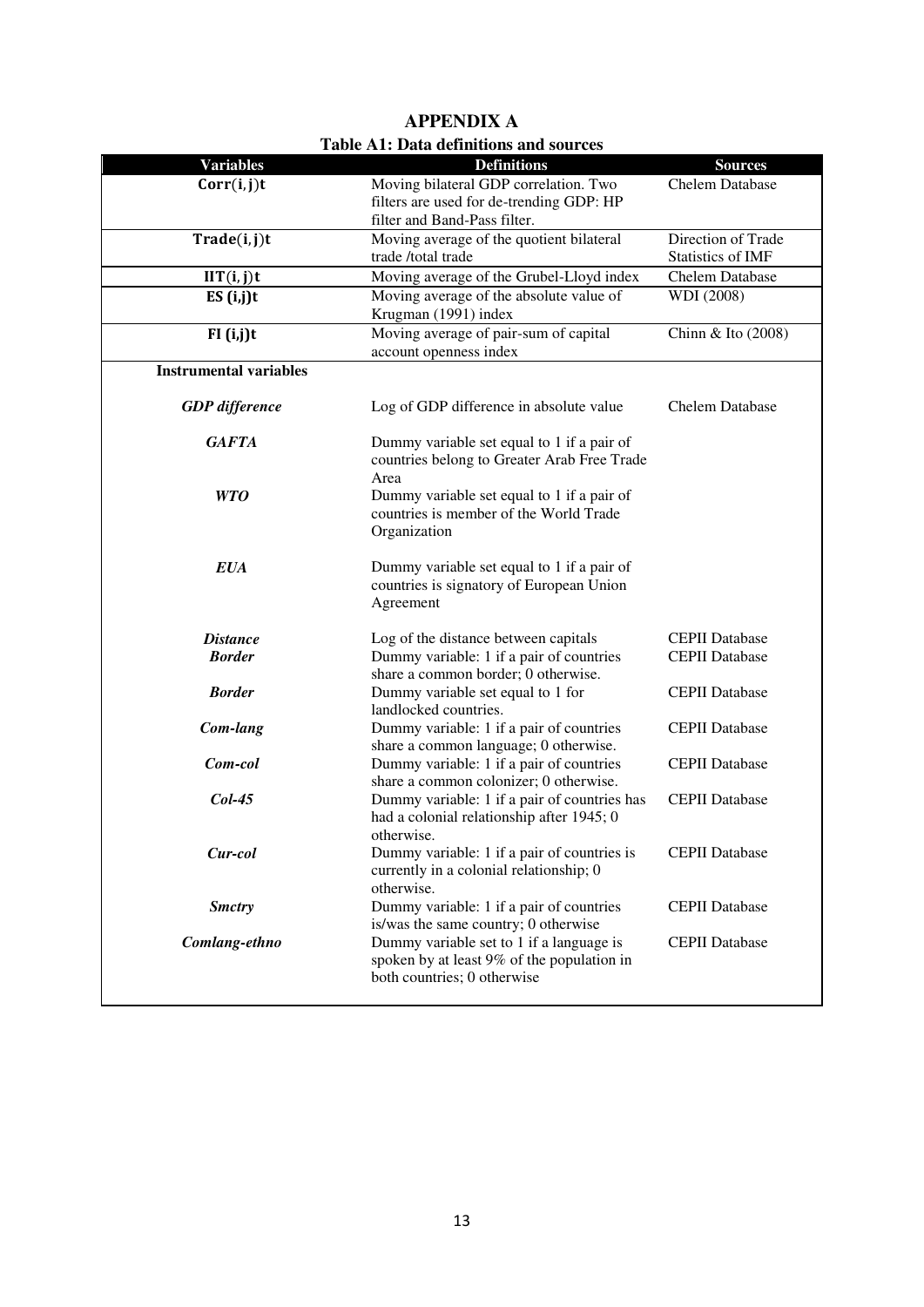| $2000101240$ $20000100010$ $200000000000$ $200000000$ |            |             |          |             |             |  |  |
|-------------------------------------------------------|------------|-------------|----------|-------------|-------------|--|--|
|                                                       | <b>Obs</b> | <b>Mean</b> | SD.      | Min         | Max         |  |  |
| Corr HP                                               | 420        | $-.0598432$ | .4538135 | -.8791472   | .9942284    |  |  |
| Corr BP                                               | 420        | -.0569074   | .4944022 | -.9661928   | .951875     |  |  |
| Trade                                                 | 420        | .0027338    | .0037689 |             | .0206008    |  |  |
| ПТ                                                    | 252        | .2086745    | .1409119 | .0061295    | .4960866    |  |  |
| ES                                                    | 252        | .4669312    | .2093645 |             |             |  |  |
| FI                                                    | 420        | $-2.273444$ | .4209486 | $-3.662374$ | $-1.047054$ |  |  |

**Table A2: Descriptive statistics for key variables** 

# **Table A3: Overview of trade orientation in MCs (1980-2004)**

|                 | <b>Export share</b> $(\%)$ |       |       |       |         | <b>Import share</b> $(\%)$ |       |       |       |         |
|-----------------|----------------------------|-------|-------|-------|---------|----------------------------|-------|-------|-------|---------|
|                 | 80-84                      | 85-89 | 90-94 | 95-99 | 2000-04 | 80-84                      | 85-89 | 90-94 | 95-99 | 2000-04 |
| Africa          | 0.4                        | 0.18  | 0.05  | 0.01  | 0.00    | 0.08                       | 0.21  | 0.19  | 0.06  | 0.00    |
| Asia            | 0.14                       | 0.09  | 0.04  | 0.00  | 0.00    | 0.07                       | 0.24  | 0.12  | 0.02  | 0.00    |
| EU              | 62.4                       | 71.99 | 72.61 | 68.36 | 69.1    | 64.7                       | 64.91 | 64.34 | 62.55 | 63.59   |
| <b>EE, USRR</b> | 0.17                       | 0.24  | 0.07  | 0.06  | 0.34    | 1.15                       | 0.88  | 0.39  | 0.13  | 0.08    |
| <b>MENA</b>     | 1.42                       | 3.12  | 5.28  | 4.23  | 3.43    | 5.52                       | 4.47  | 6.51  | 5.33  | 6.28    |
| <b>Maghreb</b>  | 0.44                       | 1.48  | 2.35  | 1.57  | 1.21    | 0.51                       | 1.42  | 2.15  | 1.24  | 1.38    |
| <b>USA</b>      | 23.35                      | 11.54 | 10.27 | 8.92  | 11.31   | 7.27                       | 8.15  | 8.76  | 7.06  | 5.41    |
| <b>Others</b>   | 12.12                      | 12.83 | 11.68 | 18.4  | 15.83   | 21.19                      | 21.15 | 19.69 | 24.86 | 24.64   |

*Source: World Bank (2006)* 

#### **Table A4:** *Grubel-Lloyd index* **(***GL***) average in MCs (1980-2005)**

|                | <b>Algeria</b>      | Libya | <b>Morocco</b> | Tunisia |
|----------------|---------------------|-------|----------------|---------|
| Algeria        |                     | 0.21  | 0.09           | 0.14    |
| Libya          | $\boldsymbol{0.21}$ | ۰     | 0.09           | 0.22    |
| <b>Morocco</b> | 0.09                | 0.09  | ۰              | 0.37    |
| Tunisia        | 0.14                | 0.22  | 0.37           |         |

*Source: Chelem, authors' calculation*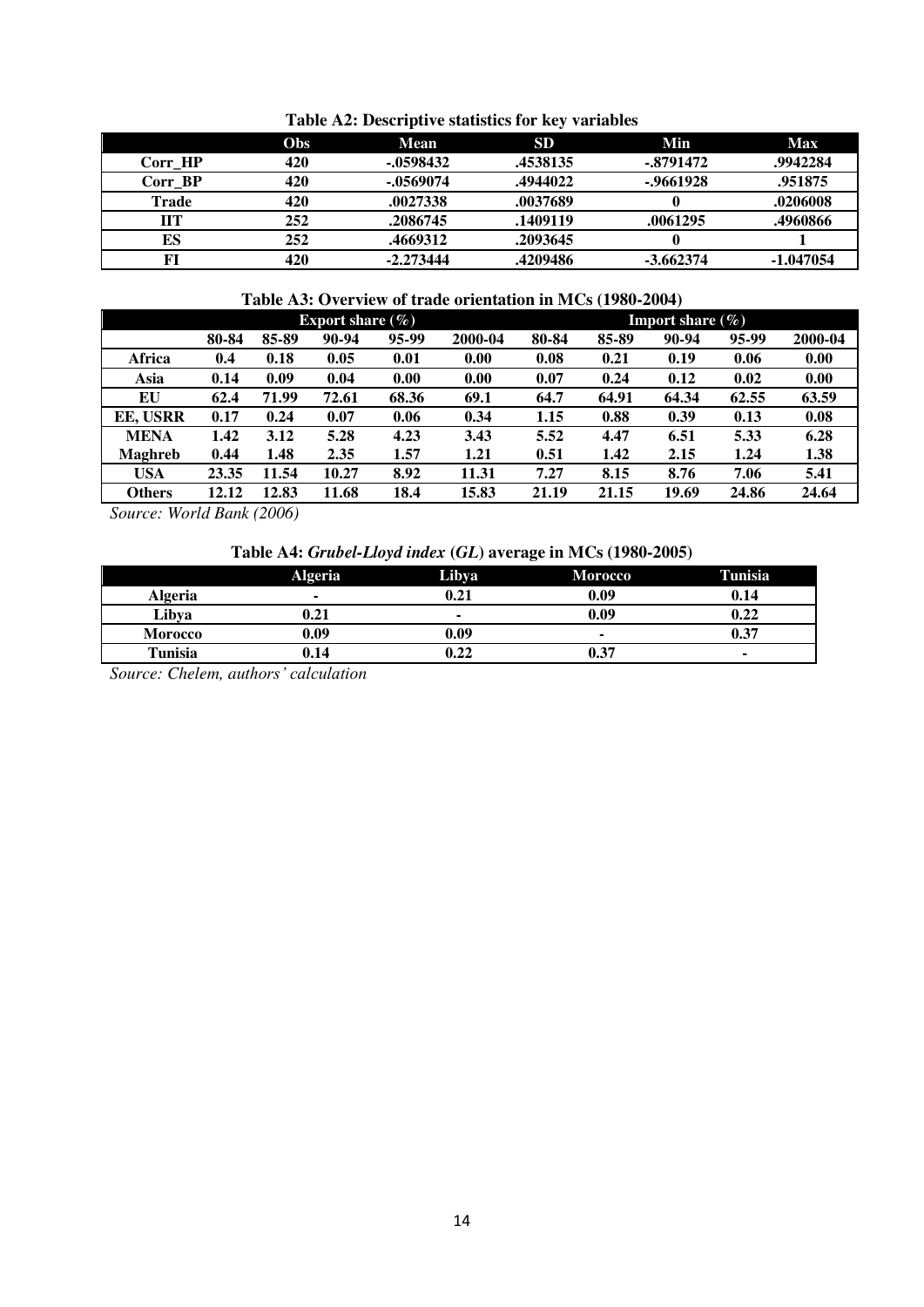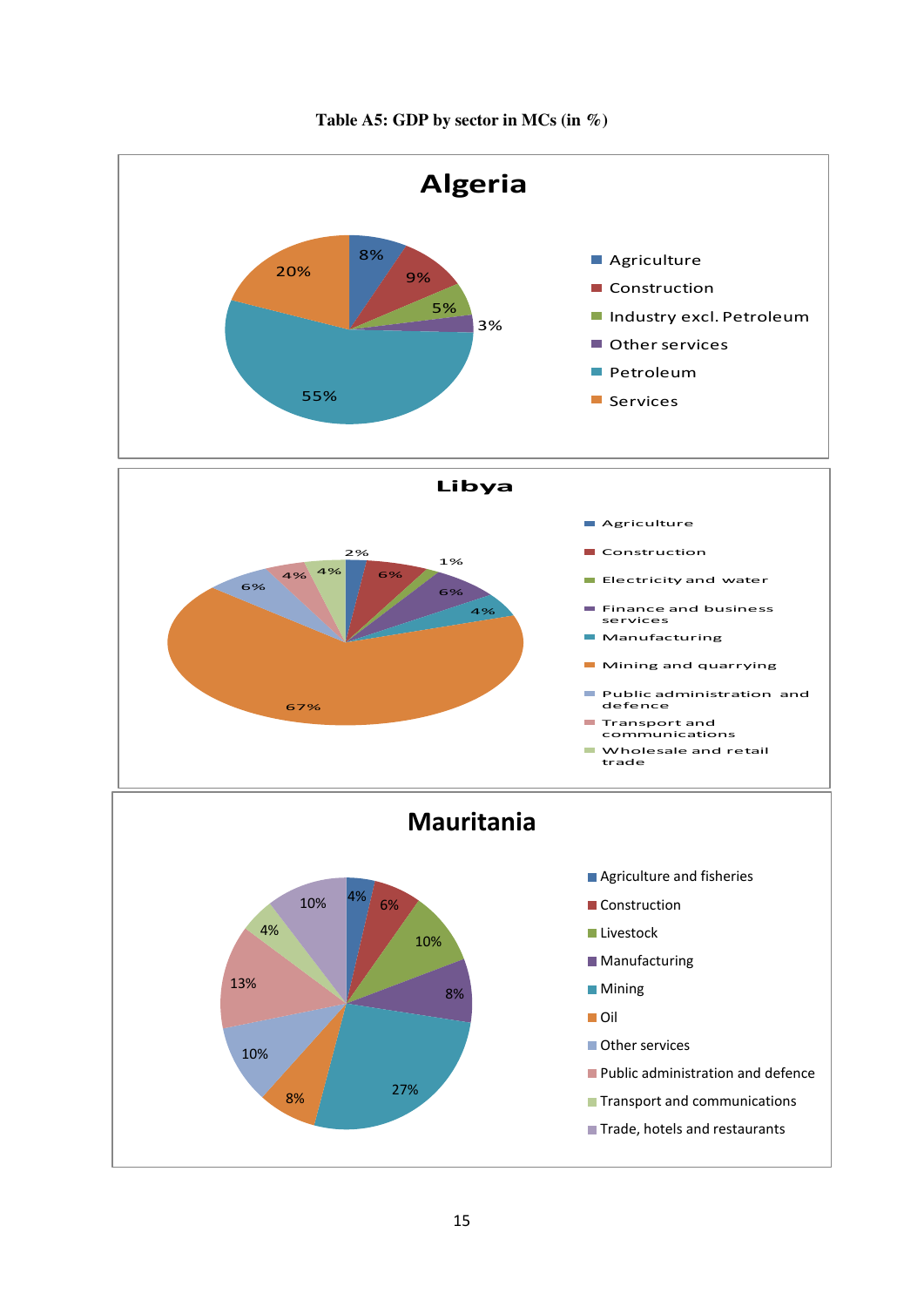



**Source: African Economic Outlook (2008)**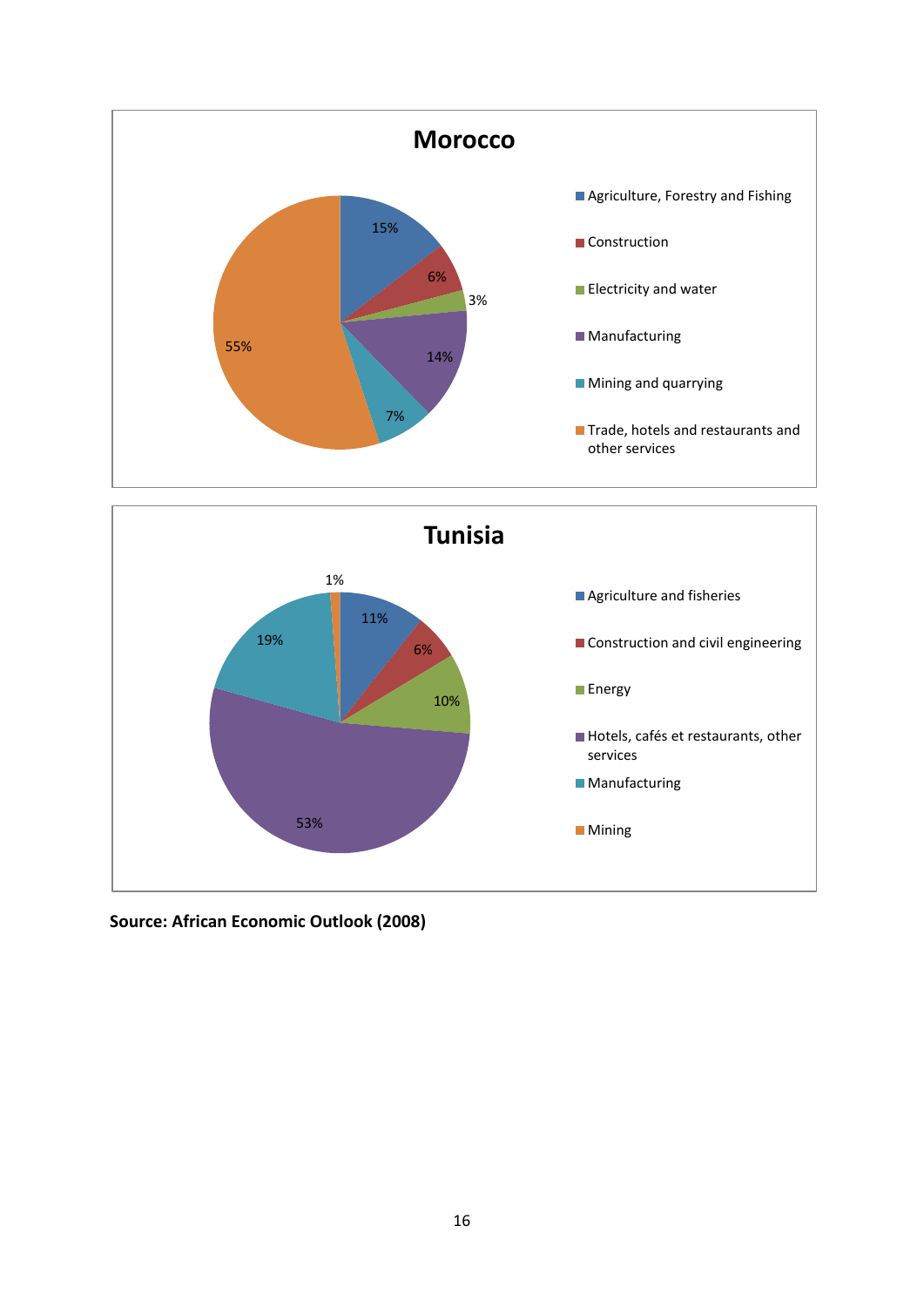|                                 |               | <b>Pooled regression</b> | <b>Panel regression</b> |               |                       |               |               | 2SLS regression |  |  |
|---------------------------------|---------------|--------------------------|-------------------------|---------------|-----------------------|---------------|---------------|-----------------|--|--|
| <b>Filter</b>                   | HP            | <b>BP</b>                | HP                      | <b>BP</b>     | HP                    | <b>BP</b>     | HP            | <b>BP</b>       |  |  |
|                                 |               |                          | <b>Fixed effects</b>    |               | <b>Random effects</b> |               |               |                 |  |  |
| <b>Intercept</b>                | $-0.103$      | $-0.105$                 | $-0.121$                | $-0.122$      | $-0.113$              | $-0.117$      | $-0.148$      | $-0.182$        |  |  |
|                                 | $(0.028)$ *** | $(0.031)$ ***            | $(0.028)$ ***           | $(0.03)$ ***  | $(0.043)$ ***         | $(0.064)*$    | $(0.035)$ *** | $(0.037)$ ***   |  |  |
| <b>Trade</b>                    | 15.971        | 17.674                   | 22.694                  | 23.938        | 19.73                 | 22.002        | 32.391        | 45.977          |  |  |
|                                 | $(5.491)$ *** | $(5.538)$ ***            | $(7.618)$ ***           | $(7.909)$ *** | $(4.822)$ ***         | $(3.995)$ *** | $(9.503)$ *** | $(10.664)$ ***  |  |  |
|                                 |               |                          |                         |               |                       |               |               |                 |  |  |
| <b>Number of Obs</b>            | 420           | 420                      | 420                     | 420           | 420                   | 420           | 420           | 420             |  |  |
| <b>R-squared</b>                | 0.017         | 0.018                    | 0.185                   | 0.259         | 0.015                 | 0.016         | 0.016         | 0.014           |  |  |
| <b>Breusch Pagan LM</b>         |               |                          |                         |               | 0.0000                | 0.0000        |               |                 |  |  |
| test <sup>a</sup>               |               |                          |                         |               |                       |               |               |                 |  |  |
| <b>Instrument relevance</b>     |               |                          |                         |               |                       |               |               |                 |  |  |
| test                            |               |                          |                         |               |                       |               |               |                 |  |  |
| <b>Anderson's LR test</b>       |               |                          |                         |               |                       |               |               |                 |  |  |
| (P-value)                       |               |                          |                         |               |                       |               | 0.0000        | 0.0000          |  |  |
| <b>Over-identification test</b> |               |                          |                         |               |                       |               |               |                 |  |  |
| <b>Hansen J statistics</b>      |               |                          |                         |               |                       |               |               |                 |  |  |
| (P-value)                       |               |                          |                         |               |                       |               | 0.694         | 0.106           |  |  |

# **APPENDIX B**

# **Table B1: Trade intensity and correlation of business cycles in MCs**

*Robust standard errors are in parentheses.* 

 *\*\*\*, \*\* and \* are respectively the 1%, 5% and 10% significance level.* 

*a Breusch Pagan LM test corresponds to P-values.*